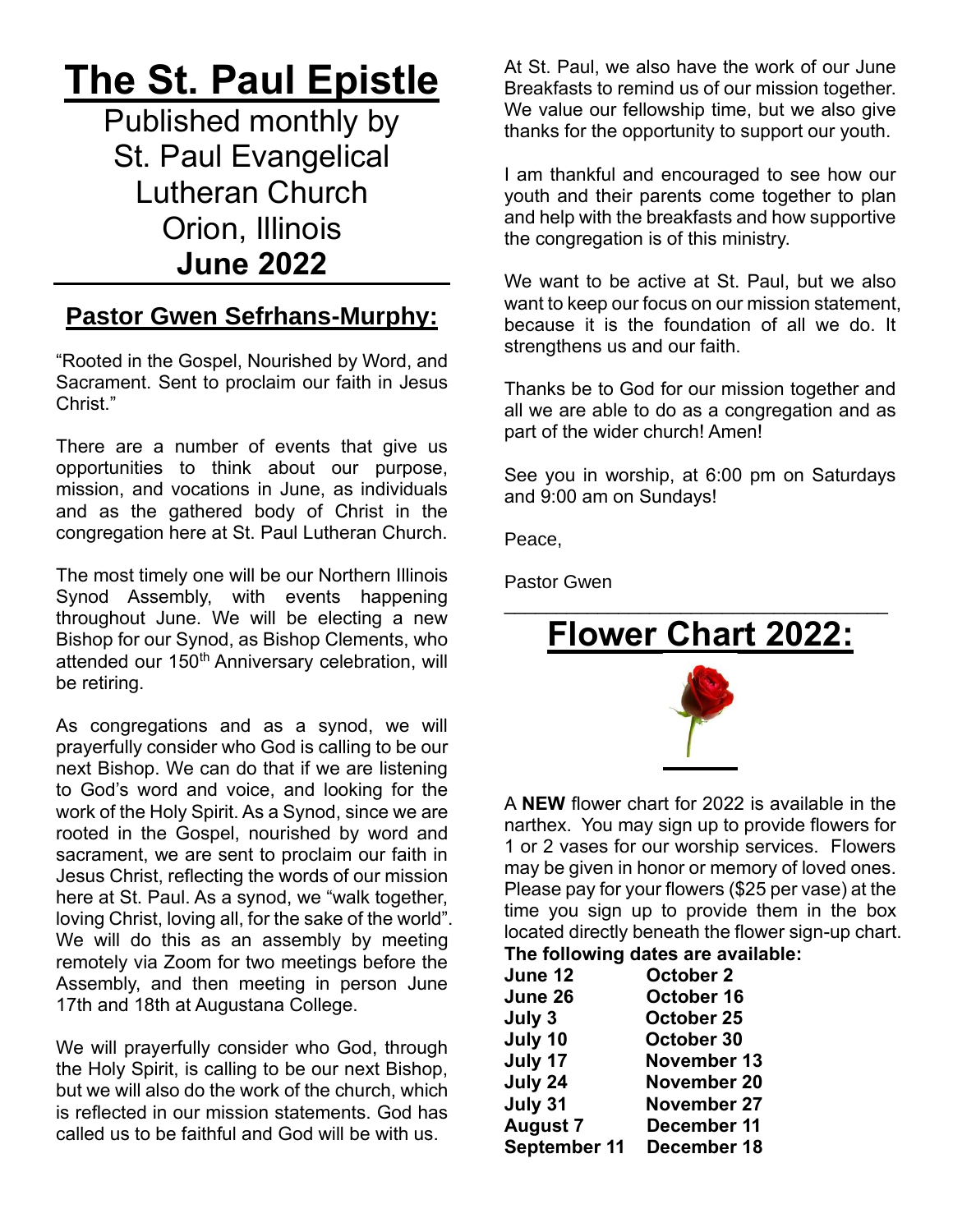# **April 2022 Finances:**



April YTD income: \$64,029.43 April YTD expenses: \$66,208.39 April YTD Net Loss: -\$2,178.96

### **Graduating High School Seniors:**

 $\overline{\mathcal{L}}$  , and the state of the state of the state of the state of the state of the state of the state of the state of the state of the state of the state of the state of the state of the state of the state of the stat



We congratulate them on their success in high school and wish them the best in their future.

> *Peyton Ash Daughter of Jeff & Tara Ash*

*Caroline Border Daughter of Nick & Jenn Border*

*Anne Carlson Daughter of Rick & Mary Carlson*

*Ben Churchill Son of Mark & Lori Churchill*

*Lauren Coulter Daughter of Jeremy & Brenda Coulter*

*Courtney Farwell Daughter of Ron & Natalie Farwell*

*Kasey Filler Daughter of Chip & Jill Filler*

*Hunter Gustus Son of John & Anne Gustus*

*Quinn Hoftender Son of Tim & Heather Hoftender*

*Zachary Holton Son of Eric & Janet Holton*

*Catie Johnson Daughter of Tim Johnson, & Loran Lassuy & Maribel Torres-Lassuy*

> *Gretchen Kerker Daughter of Scott & Annika Kerker*

*Lauren Larson Daughter of Kevin & Julie Larson*

*Jaeger Norton Son of Jeff & Nicole Norton*

*Sydney Swope Daughter of Richard & Dawn Swope*

*Ava Terry Daughter of Jason & Crystal Terry*

*Hayley Van Duyne Daughter of Alan & Kim Van Duyne*

*Walker Werkheiser Son of Kevin & Terri Werkheiser*

### **Graduating College Students:**

\_\_\_\_\_\_\_\_\_\_\_\_\_\_\_\_\_\_\_\_\_\_\_\_\_\_\_\_\_\_\_\_\_\_

**Korryn M. Baraks** is graduating from Augustana College. She received her Bachelor of Arts in Biology & Business Administration. She plans on working for the Department of Defense and opening a Dog Boarding & Training Facility.

**Michael Seabloom** is graduating from Southern Illinois University in Edwardsville. He received his Bachelor of Science in Accounting.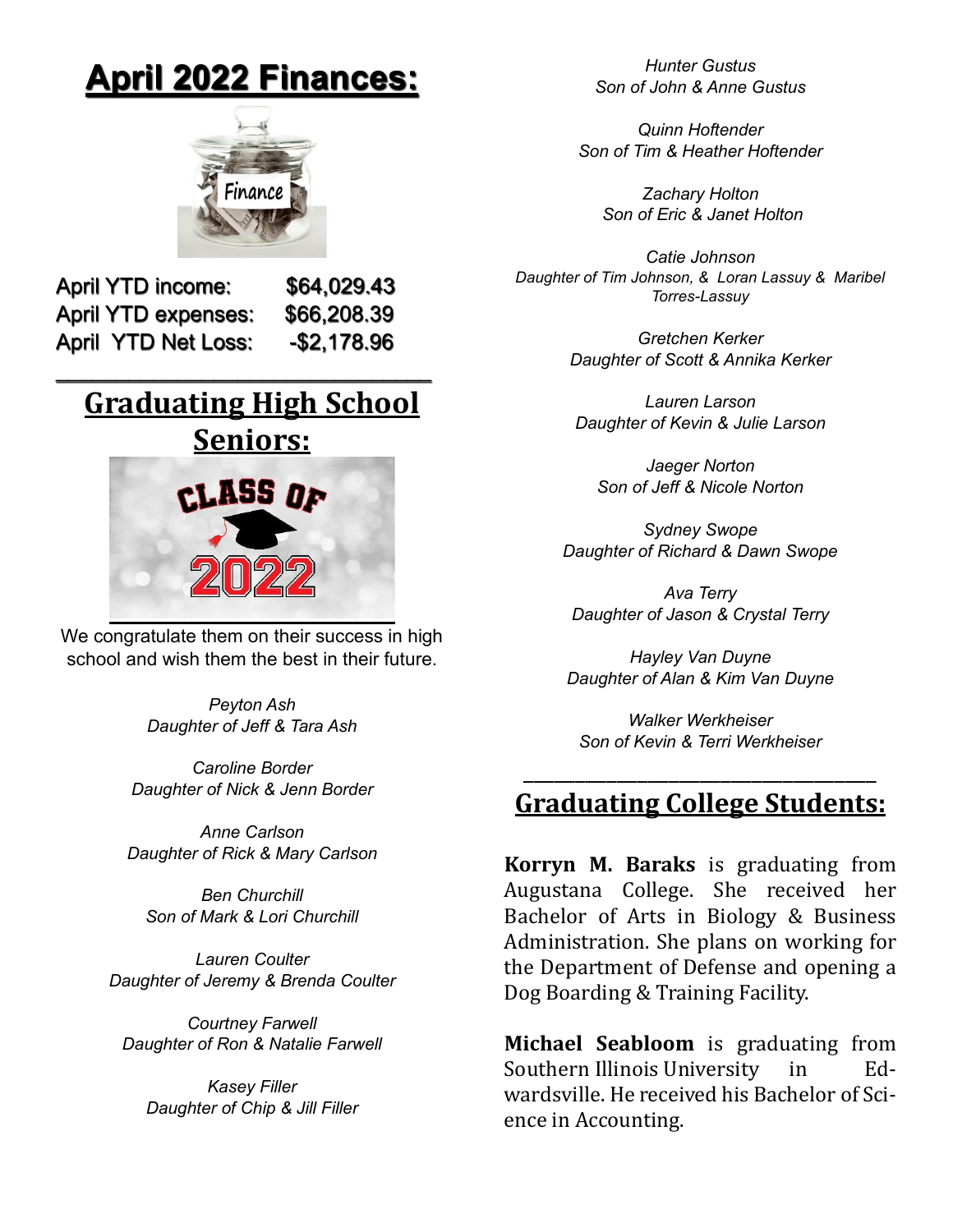

This year's Community Vacation Bible School will be at **Orion Methodist Church**, **June 27th – July 1st, from 9:00 AM – 12:00 PM.** You will need to register your child **before June 17th .** They will not accept registrations the day of VBS.

**There is a bucket out for cash donation. The supply list is out in the courtyard hallway. Please take a look and see what is needed. Check it out and return your slip with your food donation.**

**VBS Teen Leaders:** Students who will complete the  $6<sup>th</sup>$  grade in June of 2022 through those students in college are invited to be crew leaders at this year's Community Vacation Bible School. **There is a sign-up sheet in the courtyard hallway.**

June Breakfast:



Every Sunday in June, our congregation is invited to attend a breakfast in the Ark following the 9:00 AM worship service. Free-will donations will help support our youth. Join us for good food and fellowship!

\_\_\_\_\_\_\_\_\_\_\_\_\_\_\_\_\_\_\_\_\_\_\_\_\_\_\_\_\_\_\_

 $\overline{\phantom{a}}$ 

### Summer Worship Services:



i<br>Li

Beginning on **Sunday, June 5<sup>th</sup>,** and continuing throughout the summer, our Sunday Morning worship service will be at 9:00 AM ONLY. Saturday evening worship will continue at 6:00 PM. Please make a note of this change, and plan to worship with us this summer!

### **Orion Area Food Pantry & Volunteer Information:**

\_\_\_\_\_\_\_\_\_\_\_\_\_\_\_\_\_\_\_\_\_\_\_\_\_\_\_\_\_



Each year, the Orion Area Food Pantry asks members of each of the area churches to help on food distribution days. **Distribution days: Tuesdays from 4-6 PM**, except for Easter, Thanksgiving, and Christmas meal distributions, which have longer distribution hours. Distributions take place at the lower level of the village hall. If you can help with any of these dates, please sign up on the bulletin board located in the courtyard hallway.

St. Paul's month for donations is **March and September.**

**\_\_\_\_\_\_\_\_\_\_\_\_\_\_\_\_\_\_\_\_\_\_\_\_\_\_\_\_\_\_\_\_\_\_\_\_\_**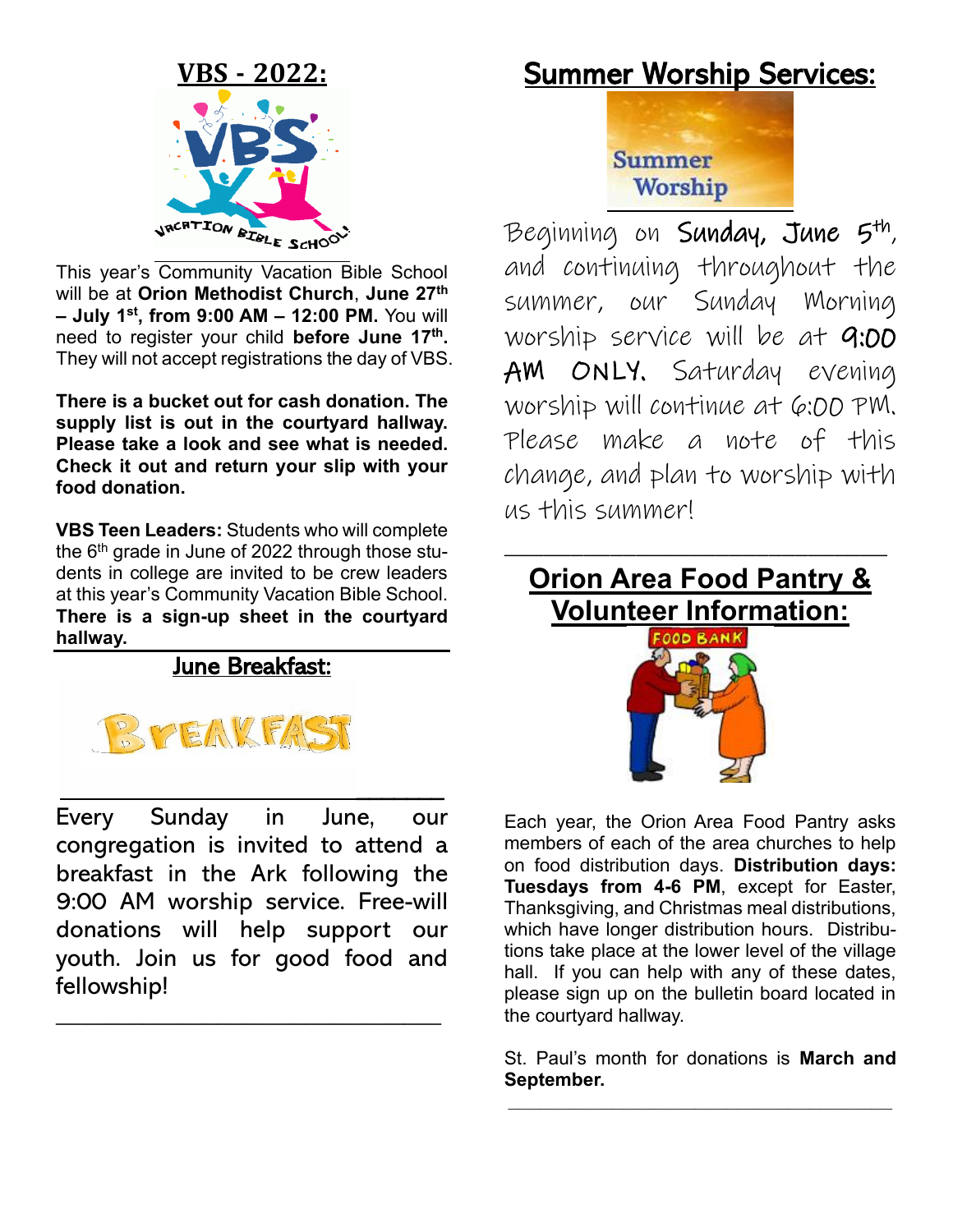## **Northern Illinois Synod Assembly:**

**WALKING** TOGETHER...

**LOVING CHRIST** 

**LOVING ALL** FOR THE SAKE OF THE WORLD

The 35th Annual **[Northern Illinois Synod](http://assembly.nisynod.org/)  [Assembly](http://assembly.nisynod.org/)** will be at Augustana College, Centennial Hall, 3703 Seventh Avenue, Rock Island on **Friday, June 17 and Saturday, June 18, 2022**. Zoom meeting options are June 5, 12, 13, and 16.

**LCW News & Events:** WELCA is now LCW (Lutheran Church Women).

 $\mathcal{L}_\text{max}$  , and the set of the set of the set of the set of the set of the set of the set of the set of the set of the set of the set of the set of the set of the set of the set of the set of the set of the set of the



#### **LCW breakfast at the Windmill:**

Wednesday, June 1<sup>st</sup> at 9:00 AM

#### **LCW Meetings:**

Tuesday, June 8<sup>th</sup> at 9:00 AM Tuesday, June 15<sup>th</sup> at 9:00 AM Tuesday, June 22<sup>nd</sup> at 9:00 AM Tuesday, June 29<sup>th</sup> at 9:00 AM

### **June Birthdays:**



| Howard, Vicki          | 06/01 |
|------------------------|-------|
| Johnson, Laurie        | 06/01 |
| Belowske, Ava          | 06/02 |
| Campbell, Cameron      | 06/03 |
| Kruse, Jacob           | 06/03 |
| McRae, Aliyah          | 06/05 |
| Bollinger, Jason       | 06/06 |
| DeBaillie, Randy       | 06/06 |
| Thompson, Cheryl       | 06/07 |
| Dahl, Jillian          | 06/08 |
| Dunlap, Will           | 06/08 |
| Terry, Ava             | 06/08 |
| <b>Burgert, Stacey</b> | 06/09 |
| Hampton, Will          | 06/09 |
| Hutton, Jordan         | 06/10 |
| Hampton, Kirsten       | 06/11 |
| Lee, Logan             | 06/12 |
| Dahl, Bennett          | 06/13 |
| Kerker, Annika         | 06/13 |
| Belowske, Ryan         | 06/14 |
| DeLille, Sarah         | 06/15 |
| DeBaillie, Chloe       | 06/16 |
| Roome, Carla           | 06/16 |
| Sandau, Norine         | 06/17 |
| Stoudt, Brian          | 06/17 |
| Peterson, Kody         | 06/18 |
| Weber, Abby            | 06/18 |
| Douglas, Laura         | 06/19 |
| Holton, Zachary        | 06/19 |
| Pettifer, Quinn        | 06/19 |
| Chasey, Leland         | 06/20 |
| Aukland, Mardelle      | 06/21 |
| Dahl, Andrew           | 06/21 |
| Kenney-Chase, Penelope | 06/21 |
| Bowers, Marjorie       | 06/22 |
| Dunlap, Lucas          | 06/23 |
| Sadofsky, Kayla        | 06/23 |
| Sundvall, Michael      | 06/24 |
| Border, Denise         | 06/25 |
| Koch, Amy              | 06/25 |
| Seabloom, Mikayla      | 06/25 |
| Halferty, Kayla        | 06/26 |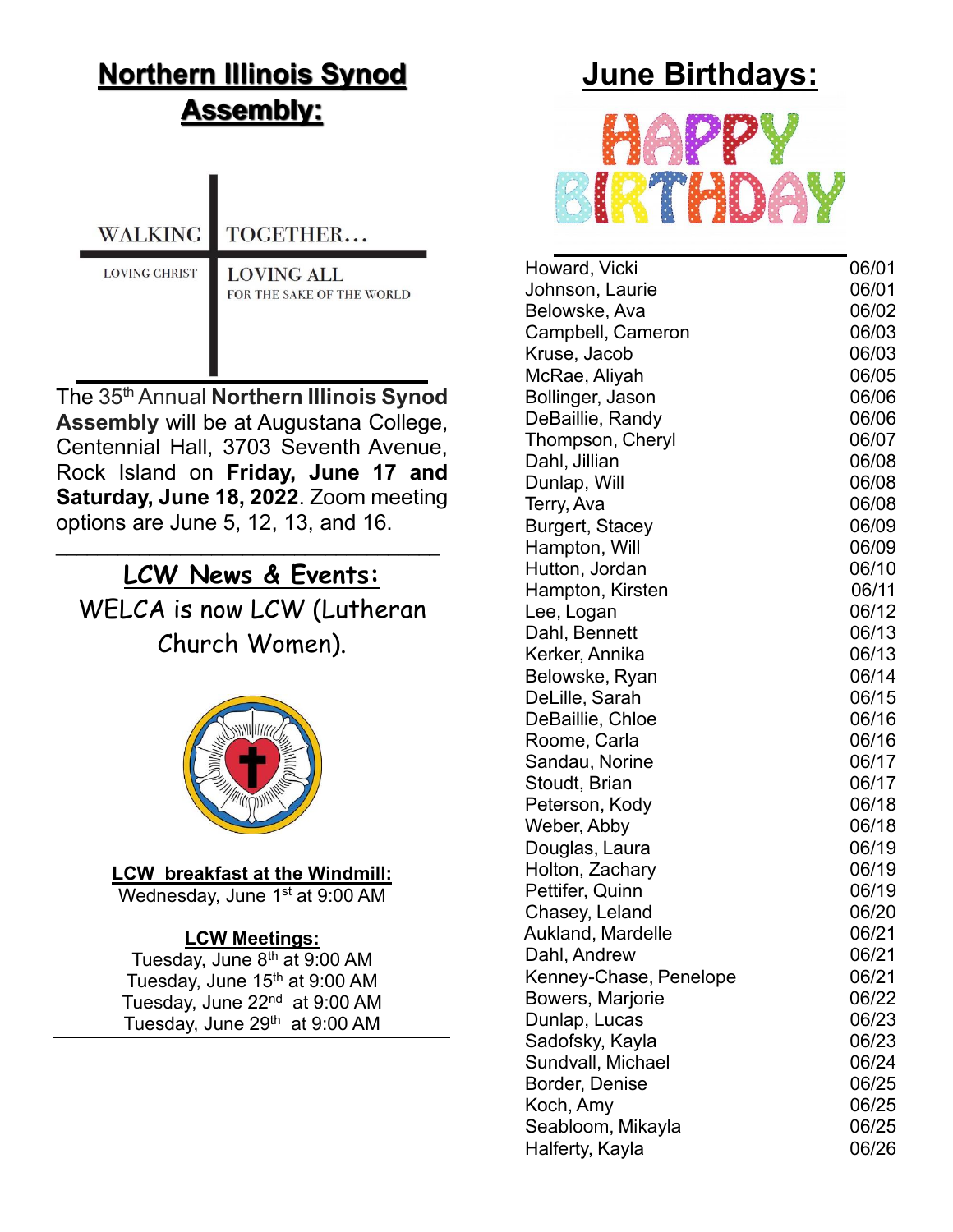| Hepner, Colin      | 06/26 |
|--------------------|-------|
| Kunert, Linda      | 06/27 |
| Kerker, Gretchen   | 06/28 |
| Dahl, Morgan       | 06/29 |
| DeBaillie, Heather | 06/29 |
| Farwell, Ronald II | 06/29 |
| Lee, Mitchell      | 06/29 |
| Lowery, Alaina     | 06/29 |
|                    |       |

### **June Baptismal Anniversaries:**



| <b>Andrea DeLille</b>  | 06/01 |
|------------------------|-------|
| <b>Judith Frenell</b>  | 06/03 |
| Logan Lee              | 06/03 |
| Jacqueline Willhouse   | 06/03 |
| <b>Kale Filler</b>     | 06/06 |
| <b>Kamryn Filler</b>   | 06/06 |
| <b>Kasey Filler</b>    | 06/06 |
| <b>Kendyl Filler</b>   | 06/06 |
| <b>Riley Filler</b>    | 06/06 |
| <b>Marilynn Bourne</b> | 06/08 |
| <b>Mary Shepherd</b>   | 06/08 |
| Morgan Schroeder       | 06/09 |
| <b>Diane Gainey</b>    | 06/10 |
| Lane Weber             | 06/10 |
| <b>Rick Carlson</b>    | 06/11 |
| Doris Weber            | 06/11 |
| Jane Johnson           | 06/14 |
| <b>Ashton Lee</b>      | 06/14 |
| Jacob Bainbridge       | 06/17 |
| <b>Charles Dhabalt</b> | 06/17 |
| Tereasa Laverenz       | 06/18 |
| <b>Haley Stockton</b>  | 06/19 |
| Sawyer Fliege          | 06/19 |
| <b>Wylie Fliege</b>    | 06/19 |
| Vaughn Bernhardt       | 06/20 |
| <b>Aidan Schutte</b>   | 06/20 |
| <b>Jim Clark</b>       | 06/22 |
| <b>Donna Sainer</b>    | 06/23 |

| <b>Connie Gale</b>       | 06/24 |
|--------------------------|-------|
| Nathan Lindgren          | 06/24 |
| <b>Bradley Peterson</b>  | 06/25 |
| <b>Megan DeLille</b>     | 06/26 |
| Evan Jacobsen            | 06/26 |
| <b>Justin Montgomery</b> | 06/28 |
| <b>Brooke Bainbridge</b> | 06/29 |
| Stephen Jr Mullen        | 06/29 |
| <b>Reece Holst</b>       | 06/30 |
|                          |       |

### June Worship Volunteers:



Worship volunteers have been assigned for the **month of June.** If you see that you will be unavailable on a certain Sunday to which you have been assigned, please switch with another member and call Mary Lindgren at 521-8658 to let her know the changes. Mary has been calling the worship volunteers each week as a reminder of their duties, and she will relay these changes to our church secretary. **If you know you will be absent during certain timeframes, please let Nikki know so she does not schedule you to volunteer during that time. Thank you! Your assistance is appreciated!**

**June 5, 2022:**

| 9:00 AM:                   |                        |
|----------------------------|------------------------|
| Greeters:                  | Jim & Dianna DeBaillie |
| Acolvte:                   |                        |
| Communion Helper:          | Rod Ward               |
| Sound System:              | Lisa Johnston          |
| Lector (lessons & psalm):  | Kim Nightingale        |
| Altar Guild:               | Joyce Hepner           |
| Lawn Care (06/05 - 06/11): | Kevin Werkheiser       |
|                            |                        |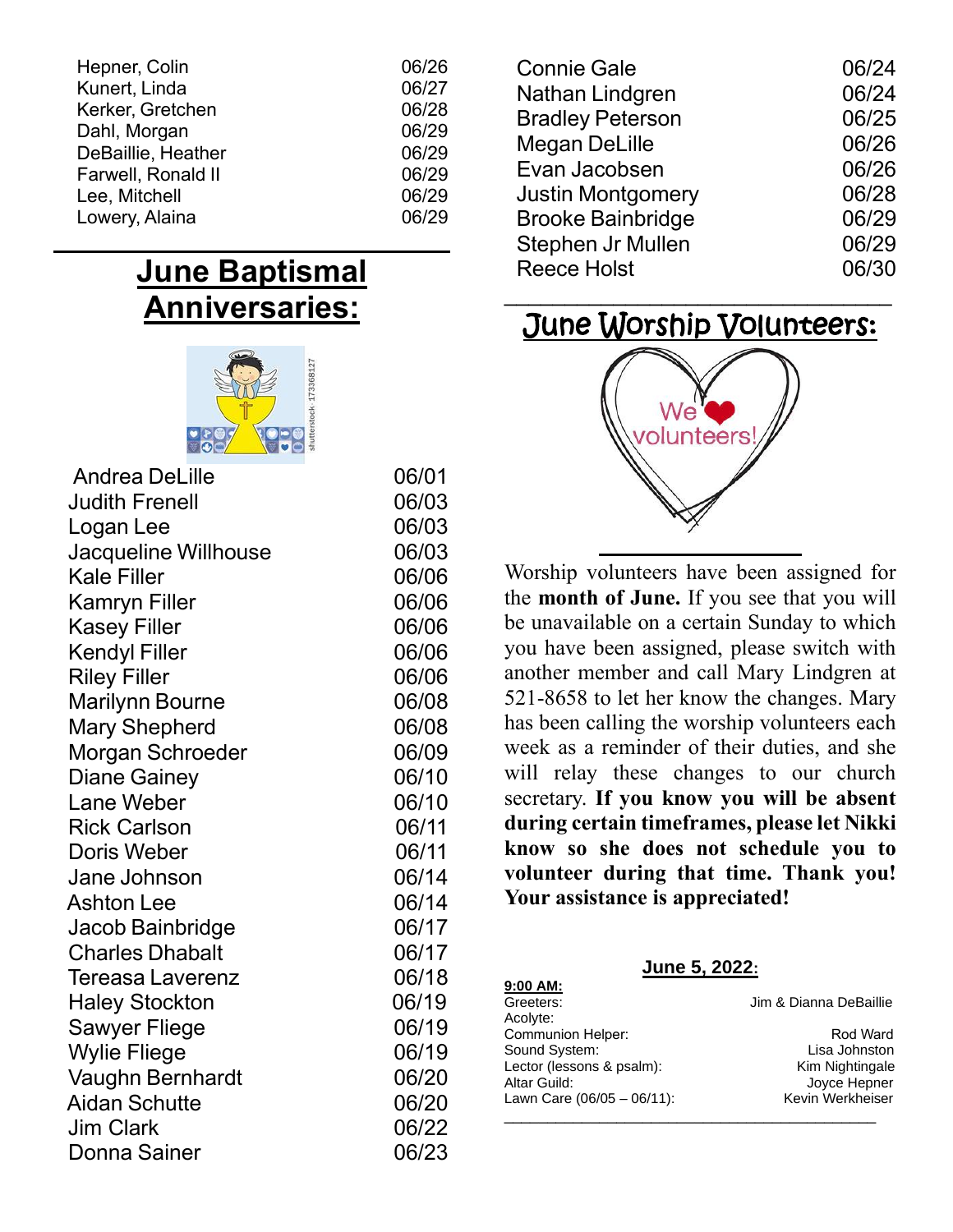#### **June 12, 2022:**

**9:00 AM:**

Greeters: Greeters: Gregg & Jan Meier Lector: Cindy DeBaillie Sound System: Sound System: Sheryl Hiatt Acolyte: Noah Belowske<br>Communion Helper: Noah Belowske<br>Communion Helper: Noah Belowske Communion Helper: Altar Guild: Teresa Carlson Lawn Care (06/12– 06/18): John Carlson

#### **June 19, 2022:**

**9:00 AM:** Greeters: Greeters: Greeters: Jeff & Debbie Dahl Lector: **Contract Contract Contract Contract Contract Contract Contract Contract Contract Contract Contract Contract Contract Contract Contract Contract Contract Contract Contract Contract Contract Contract Contract Contra** Sound System: Communication of the Lori Dhabalt Acolyte: Carson Peck Communion Helper: Rod Ward Altar Guild: Beth Hoffman Lawn Care (06/19 – 06/25): Nick Border

#### **June 26, 2022:**

**9:00 AM:** Greeters: Greeters: Rick & Joyce Hepner Lector: Change of Contract Contract Contract Contract Contract Contract Contract Contract Contract Contract Contract Contract Contract Contract Contract Contract Contract Contract Contract Contract Contract Contract Contra Sound System: Sound System: Jeff Schroeder Acolyte: **Gavin Kerker** Altar Guild: Debbie Dahl Lawn Care (06/26 – 07/02): Joe Schmieder  $\mathcal{L}_\text{max}$  and  $\mathcal{L}_\text{max}$  and  $\mathcal{L}_\text{max}$  and  $\mathcal{L}_\text{max}$  and  $\mathcal{L}_\text{max}$ 

#### **July 3, 2022:**

| Ray Parrish                     |
|---------------------------------|
| Lori Dhabalt                    |
| Lisa Johnston                   |
| Anna Churchill                  |
| Hannah Stockton & Sarah Frenell |
| <b>Brad Gainey</b>              |
|                                 |
|                                 |
|                                 |

## Endowment Ministry Programs Fund

Grant application forms are in the hallway. The Endowment Committee will review all applications and recommend a plan of distribution, which Church Council will review. Please turn your form into the church office when it is completed.

# **Blessing Bags:**



Thank you for continued donations for the Blessing Bags! As a reminder, we are always in need of donations, such as: warm socks, chap-stick, hand warmers, deodorant, protein snacks, wipes, granola bars, rain ponchos, Kleenex, and gum. Please make sure they are travelsized and individually wrapped. There is a collection box in the hallway. The completed blessing bags are also in the hallway. Please feel free to take and distribute.

> Thank you, Family Life Committee



If you would be interested in providing special music (vocal or instrumental) for one of our worship services during the summer, please contact Jan Enders or the church office. We invite you to share your talents with us.

\_\_\_\_\_\_\_\_\_\_\_\_\_\_\_\_\_\_\_\_\_\_\_\_\_\_\_\_\_\_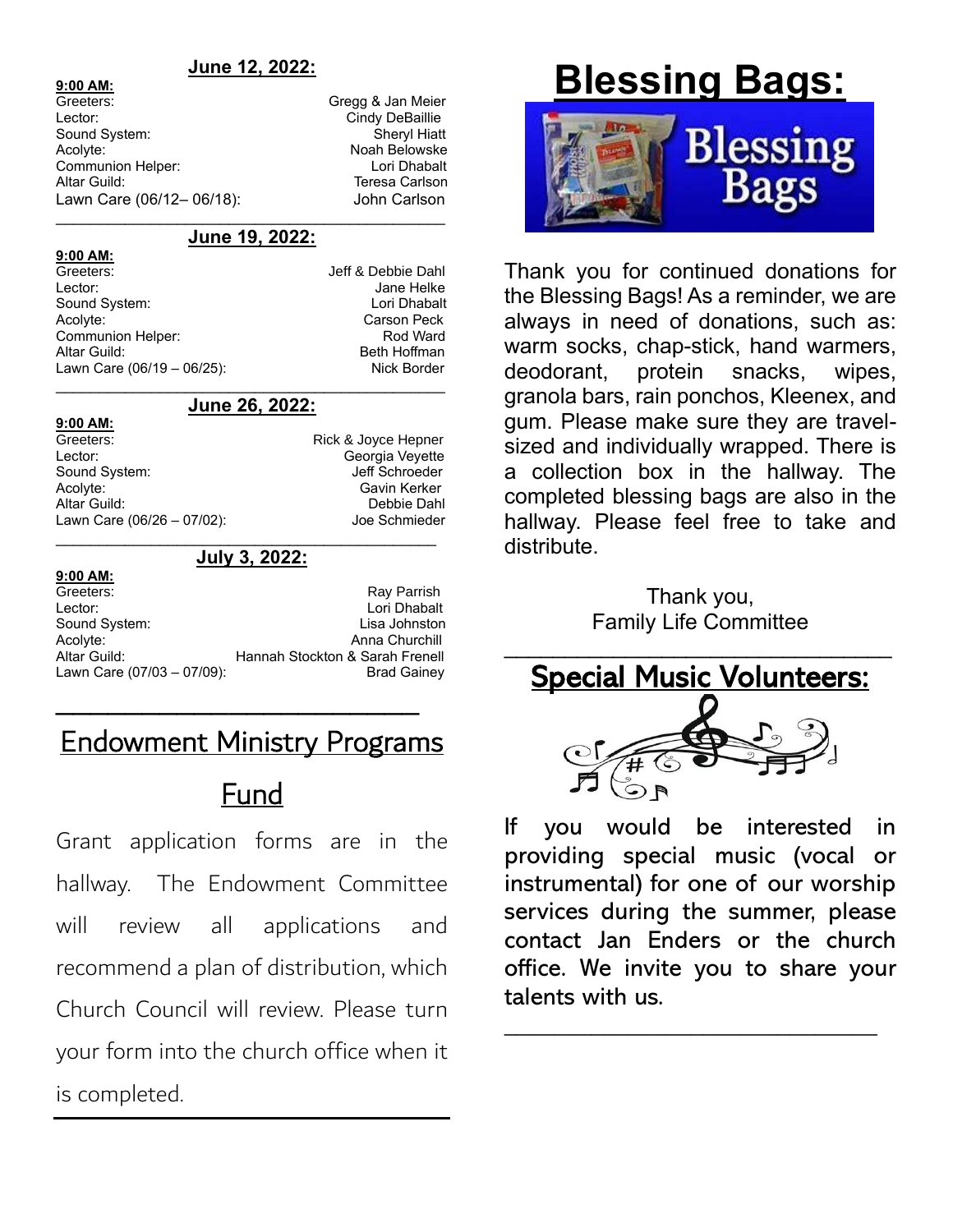### **Garden Surplus:**



Our garden surplus table is back once again!! If you have any extra fruits or vegetables, you have grown this summer, we encourage you to bring them to church to share with those who cannot or do not have a garden. A table will be available near the west entrance for your produce. Thank you for sharing!

### **Remember Your Church This Summer**

Summer is the time for relaxing and getting away. If your summer schedule takes you away from Saturday or Sunday worship, please don't forget us! Your church is still here, worshipping, praying, and putting our faith into action. We have a lot of summer activities planned for the members of our congregation to keep them connected to their faith. We will be planning a busy fall season of learning and growing in faith. We need your financial support to keep our ministries strong and vital. We need your prayers for the people and leaders of this church. And, when you are in town, we would love to see you in worship! May you find the renewal of the Holy Spirit this summer.

# St. Paul Lutheran Church,

## **Annual Pork Chop Supper**

## & Ice Cream Social:



## Sunday, July 3<sup>rd</sup> beginning at 5:00 PM.

Join us for great food, fellowship, and music provided by the Orion **Community Band.** 

All are invited to attend. The Orion Lighted Parade and Fireworks will be held the same evening.

Many volunteers are needed to make this annual event a success. Please signup for donate supplies, prepare food, serve customers, clean-up, and help in many other ways. This event is one of the largest outreach activities to the community, so plan to be a part of it! Sign-up sheets are available in the West Connection.